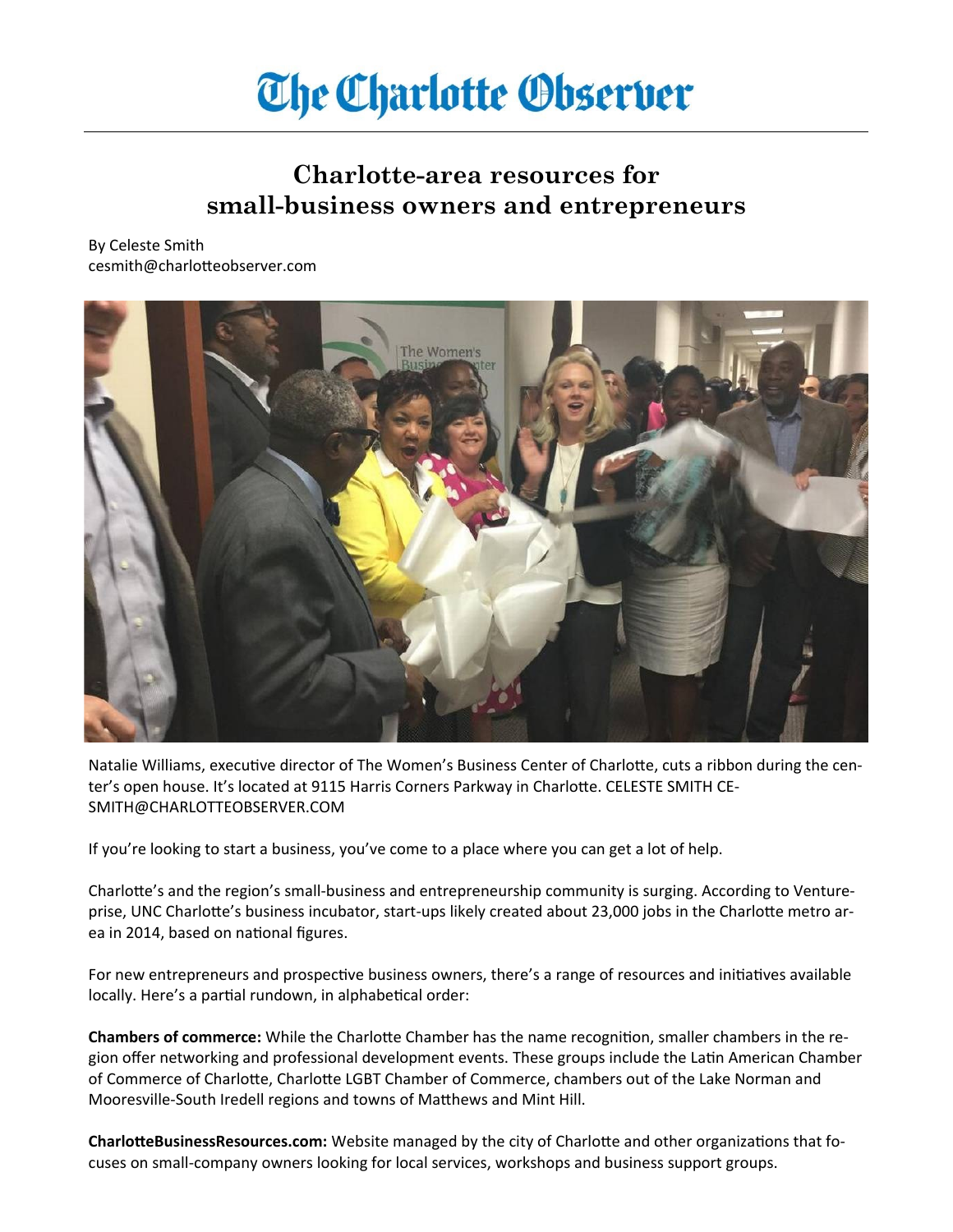**Charlotte Mecklenburg Library:** Provides business owners with data, computer classes and programs targeted toward specific needs. The library's website, www.cmlibrary.org, has business directories and databases that include demographics and industry and trade information. Has 20 branches around Mecklenburg County, all with free Wi-Fi. The library also is a member of the Foundation Center's Funding Information Network, so nonprofit owners can find grants and organizational resources, too.

**Charlotte SCORE:** Network of volunteer business mentors that offers free advice and in-person and online workshops, some of which have fees.

**Co-working spaces:** Designed to be affordable, flexible and shared, these spaces target start-ups and entrepreneurs who don't always want to work at home or from a local coffee shop. There's at least eight of these spaces in the region, with talk of more on the way.

**Enventys:** Local product development firm that can help inventors determine if their product or idea is marketable. Its CEO, Louis Foreman, is creator of the PBS TV show "Everyday Edisons," a reality show for inventors.

**Incubators and accelerators:** Provides entrepreneurs support to help launch and grow businesses. Local ones include CLT Joules, an incubator for early-stage energy companies based at UNC Charlotte; Ventureprise, which is UNCC's business incubator and accelerator, Area 15 warehouse in Charlotte, a small-business incubator; City Startup Labs, an entrepreneurial school for young black men; and the Elma C. Lomax Incubator Farm in Concord, a training ground for farmers.

**Knowledge Park:** This economic development strategy in Rock Hill is focused on developing a corridor between downtown to Winthrop University that attracts jobs, entrepreneurship and technology and lifestyle amenities. The Technology Incubator at Knowledge Park, located downtown, is designed to support the launch and growth of new technology companies in Rock Hill.

**Nontraditional lending sources:** This includes the Charlotte Community Capital Fund, a public/private fund established in 2003 to help local small businesses gain access to capital. The city partners with major banks to provide an 85 percent loan guaranty for business loans made by two local nontraditional lenders: Self-Help Credit Union and The Support Center. Because the loans are guaranteed, the lenders can use more flexible underwriting.

**Packard Place:** This uptown Charlotte entrepreneurial hub houses accelerators QC FinTech, a boot-camp style accelerator program focused on financial service technology companies, and RevTech Labs program, which provides free mentoring, workspace and programming to new technology startups. It also hosts HQ Charlotte co-working space and regular events, including PitchBreakfast, where Charlotte startups can practice their business pitches to an audience.

**Small Business Centers:** Located within North Carolina's community colleges, these centers offer counseling, workshops and classes to existing and prospective small-business owners. Local centers are at Central Piedmont Community College in Charlotte, Gaston College, Rowan-Cabarrus Community College (seminars in both counties) and South Piedmont Community College in Monroe.

**Women entrepreneurs:** There's a push to offer support: In 2014, billionaire fashion mogul Tory Burch and Bank of America included Charlotte in her Elizabeth Street Capital initiative to ease women's access to loans. Earlier this year, U.S. Small Business Administration grant funded the opening of a Women's Business Center of Charlotte, a resource center offering workshops and counseling for upcoming entrepreneurs..